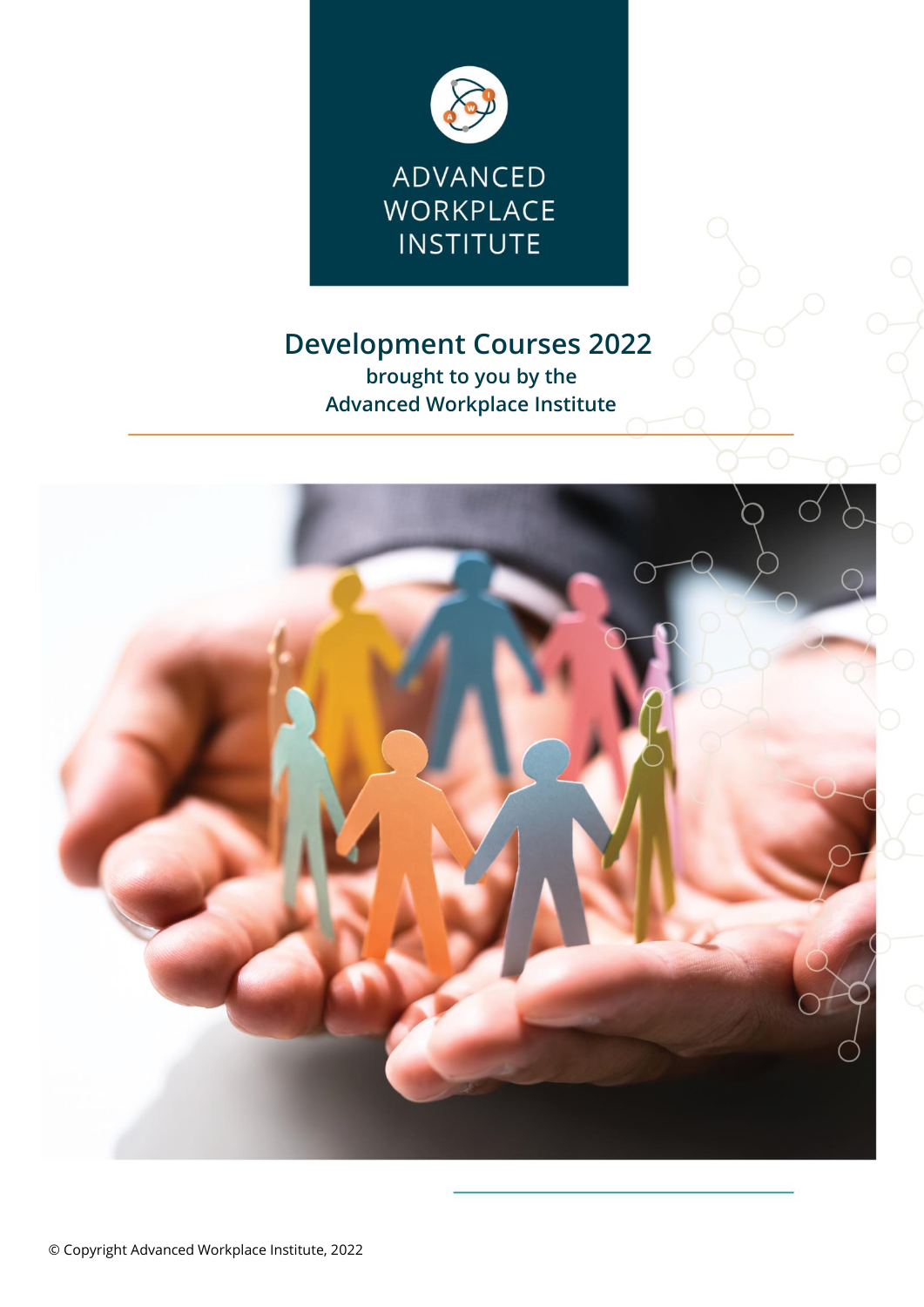## ABOUT THE AWI

- The AWI is a **unique industry member's network,** dedicated to supporting leaders from all disciplines (COO, HR, OPS, CRE, FM and IT) on their journey to the new world of work.
- Members receive **year-round access** to a series of online and in-person events**,** unlimited access to the latest scientific research and insights, leading-edge training programs along with a unique opportunity to discuss and debate the most pressing industry issues and challenges within a close network of industry peers.
- The AWI is powered by **Advanced Workplace Associates (AWA),** a trusted team of global workplace management consultants with 30 years' experience in delivering innovative, integrated and evidence-based future work strategies, research and training.

## WHAT DO WE OFFER?



## PROFESSIONAL DEVELOPMENT AND SUPPORT

Invest in your professional development and raise your corporate profile in the industry.



### CONFIDENTIAL COMMUNITY

Enjoy a safe space for exploring and sharing ideas, to seek validation.



### EXPERTISE

Join with experts across industries, relevant roles and disciplines, to gain access to solutions to common workplace challenges.



## VISION AND GOAL **CLARITY**

Ensure your teams are pulling in the same direction to achieve your vision for your future workplace.



## EXTERNAL COMMS

Seek and find information outside of your organization and function; breaking down boundaries and existing silos.



### RESEARCH AND INSIGHT

Enjoy unlimited access to scientific research, networking opportunities and leading insights.

# WHO IS IT FOR?



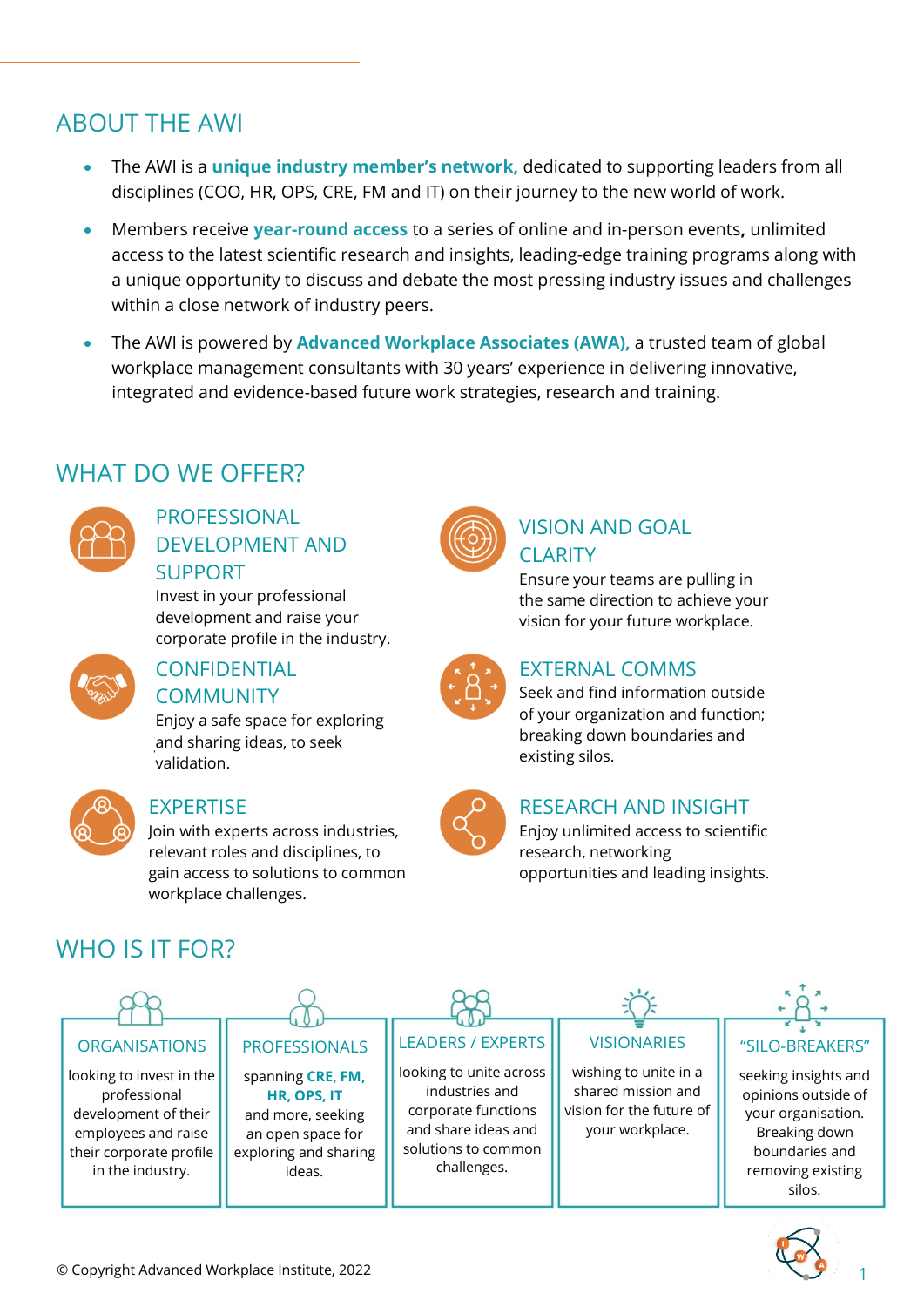## REGISTER NOW

Register your place now for the following two brand new development programmes launching in 2022, designed to enable you to confidently lead strategic workplace change within your own organisation. Both programmes will run predominantly online with opportunities to meet in person.

# 1. WORKPLACE LEADERSHIP PROGRAMME

The Workplace Leadership Programme is a 6-month interactive programme (virtual and in person) designed to equip modern HR, FM, CRE and IT and Operations professionals with the knowledge and skills to lead the multidisciplinary transition to hybrid working with confidence.

### **Upon completion you will:**

- $\checkmark$  Know how the hybrid workplace experience can be used to generate competitive advantage
- $\checkmark$  Understand what makes for effective workplace design in today's world
- $\checkmark$  Learn how to define hybrid working practices that attract and retain talent
- $\checkmark$  Lead multi-disciplinary strategic workplace initiatives with confidence
- $\checkmark$  Achieve credibility with colleagues across all the functions that enable effective workplaces, including Facilities, IT, HR and Real Estate
- $\checkmark$  Receive formal recognition of your achievement and certificate of completion.

### **Who is the programme for?**

This programme is suited to current and aspiring leadership role holders in HR, Facilities, Corporate Real Estate, Technology Management and Business Operations leading organisational workplace change projects and programmes.

### **Structure**

- The programme is divided into **8-modules,** each made up of **2 x 90-minute virtual cohort sessions**.
- Each module is underpinned by AWI's trusted research, including the internationally recognised '**Workplace Management Framework' (WMF).** Comprising of 10 management capabilities needed to manage the modern workplace, the WMF provides a widely used and trusted structure to underpin the development and subsequent assessment of best practice in the management of the workplace.
- As part of Module 4, registrants will attend an **interim and final virtual workshop**, incorporating real life casestudies, designed to bring all key learnings together.
- Participants will have access to online learning that they complete at their own pace.

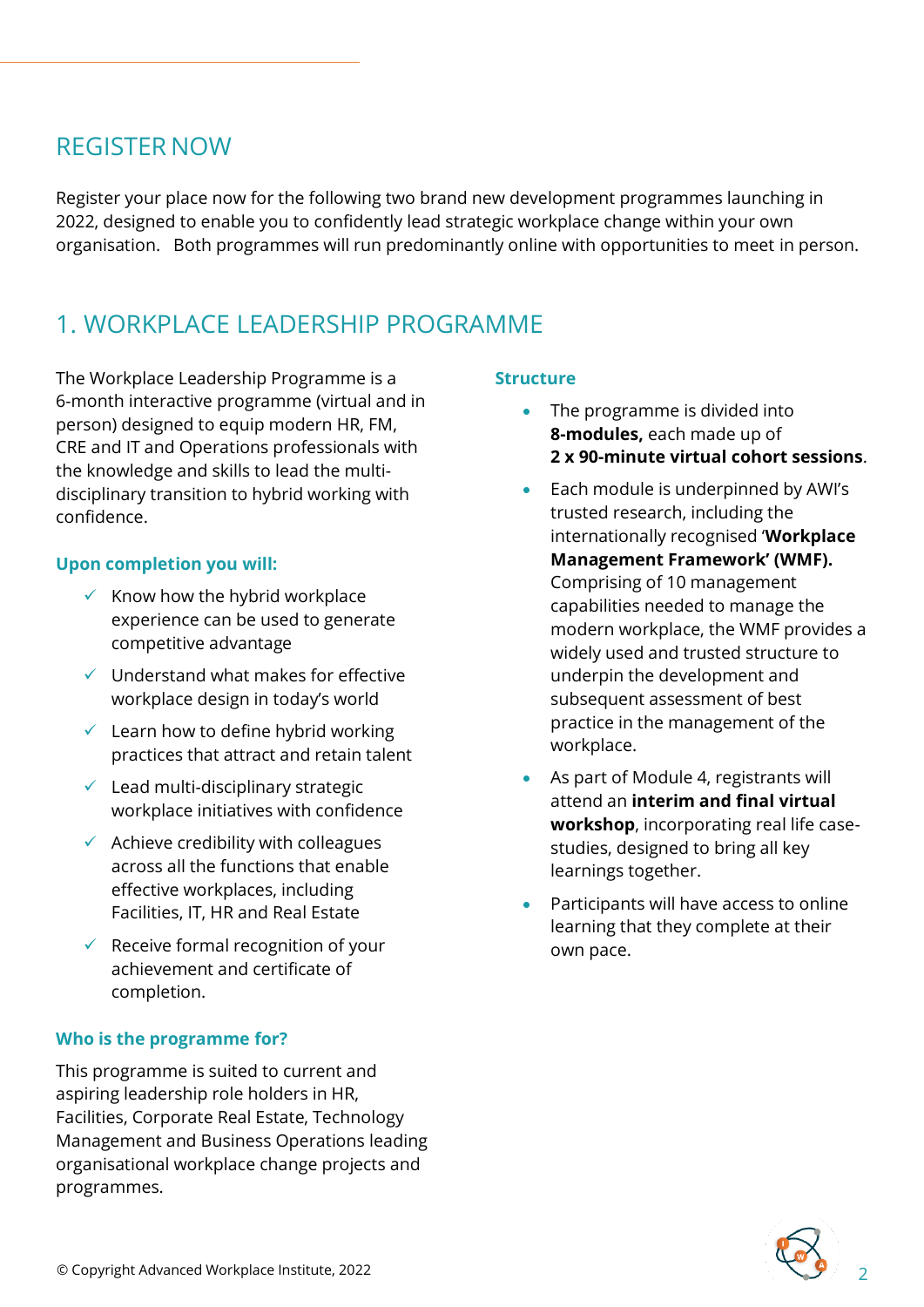### **Course overview**

| <b>Module / Workshop</b> | <b>Session Topic</b>                                                                                                                                                                                                                                                                                                                      |
|--------------------------|-------------------------------------------------------------------------------------------------------------------------------------------------------------------------------------------------------------------------------------------------------------------------------------------------------------------------------------------|
| <b>MODULE 1</b>          | <b>Introduction to Strategic Workplace Leadership</b><br>The emergent world of hybrid work<br>$\blacksquare$<br>The link between the workplace experience and competitive<br>advantage<br>Workplace Management Framework (WMF)<br>The strategic workplace strategy<br>$\blacksquare$<br>The purposeful workplace                          |
| <b>MODULE 2</b>          | <b>Understanding Workplace Management</b><br>Aligning and designing workplace experiences to business drivers<br>The organisation, the human and the workplace<br>The role of workplace management in cognitive performance<br>Managing the virtual workforce                                                                             |
| <b>MODULE 3</b>          | <b>Collaboration and Technology</b><br>Managing client and colleague relationships<br>Working across the professional disciplines: HR, IT, CRE, FM, Risk<br>Understanding the rudiments of workplace technology<br>٠<br>Effective deployment of collaborative technology                                                                  |
| <b>MODULE 4</b>          | <b>Enabling People Performance through change</b><br>Large scale 'tribal' change<br>Building a 'case for change'<br>The SCARF model<br>Stakeholder analysis and choreography<br>Communication and engagement - the power of dialogue<br>Building change programmes for minimum disruption                                                 |
| <b>MODULE 5</b>          | <b>Capability Management</b><br>Defining workplace capacity, supply and demand in a hybrid world<br>Understanding supply and managing demand<br>٠<br>Technologies for managing capacity<br>Delivering resources for consistency every day<br>٠<br>Managing resources for service quality<br>٠<br>Carbon, sustainability and the workplace |
| <b>MODULE 6</b>          | <b>Risk Management</b><br>The nature and types of risk<br>Assessing risk<br>Strategies for managing risk<br>Managing business continuity effectively                                                                                                                                                                                      |

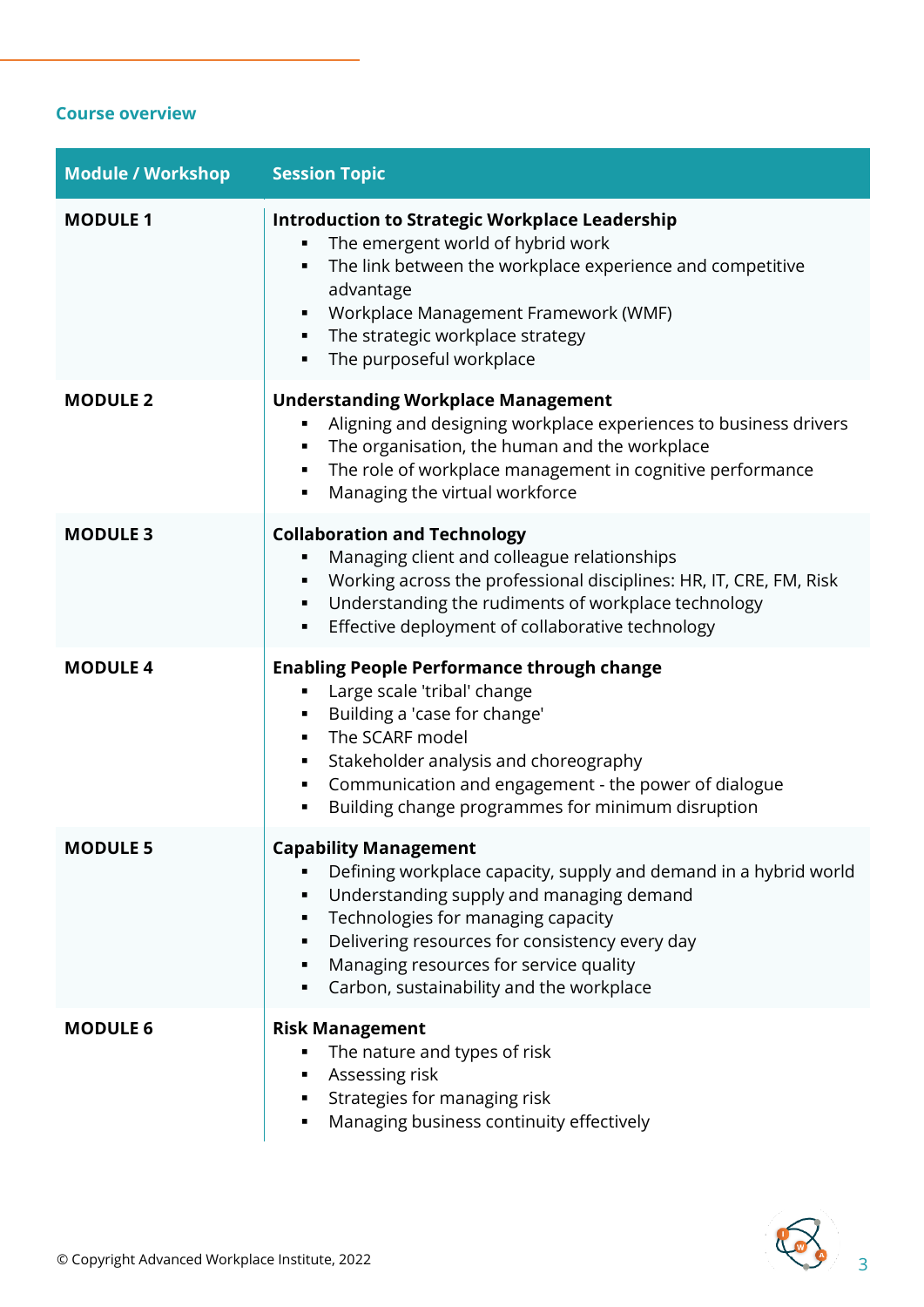| <b>MODULE 7</b> | <b>Managing Workplace Performance</b><br>The neuroscience of habit<br>$\mathbf{u}$ .<br>The Rational - Emotional Model<br>$\mathbf{r}$<br>The link between human performance and workplace<br>$\mathbf{m}$ .<br>performance<br>Workplace key performance indicators<br>$\blacksquare$<br>• Process flows for managing workplace<br>Performance |
|-----------------|------------------------------------------------------------------------------------------------------------------------------------------------------------------------------------------------------------------------------------------------------------------------------------------------------------------------------------------------|
| <b>MODULE 8</b> | Defining and Designing competitive workplace experiences<br>Using data to improve the workplace experience<br>The workplace user as a consumer<br>Audience segmentation (thinking like a retailer)<br>Designing the workplace experience                                                                                                       |

### **Course duration**

The 6-month programme consists of 8 x 90-minute sessions plus 2 x 3-hour workshops – 18 hours total.

#### **Course fees (£GBP): £2,500 / \$3,300**

*AWI members to receive free and discounted places as part of their membership. Please refer to the AWI Membership Brochure or speak with your membership manager at the AWI.*

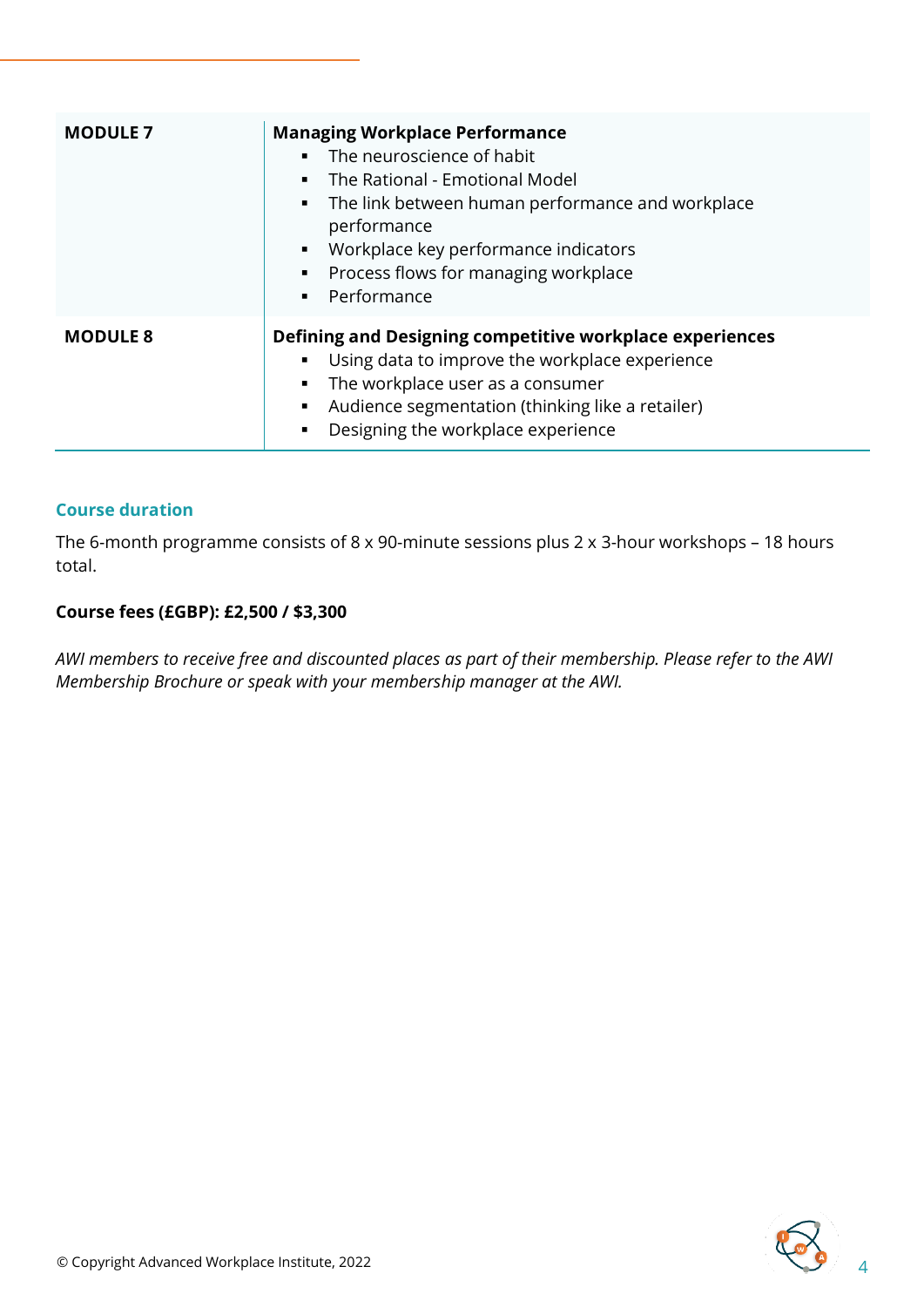# 2. WORKPLACE CHANGE PROGRAMME

The Workplace Change Programme is a 6-month interactive programme (virtual and in-person) for those wishing to develop their careers as professional workplace change managers and consultants. The programme is designed to give you an in-depth understanding of the components of change, including dealing with resistance, barriers to change, motivating others, the emotional elements of change and maintaining change over time.

### **Upon completion you will:**

- $\checkmark$  Gain a tried and tested framework, tools and methods for sustained transition to new work and workplace models
- $\checkmark$  Address strategic, technical, organisational, and behavioural challenges to execute positive and transformational workplace change, drawing on the latest scientific research
- $\checkmark$  Deliver complex, multi-disciplinary workplace change management programs
- $\checkmark$  Apply learnings to your own current change projects, ensuring you can identify specific, tangible takeaways and actions that can be implemented immediately
- $\checkmark$  Lead multi-disciplinary strategic workplace initiatives with confidence
- $\checkmark$  Receive formal recognition of your achievement and certificate of completion.

#### **Who is the programme for?**

This programme is suited to current and aspiring leadership role holders in HR, Facilities, Corporate Real Estate, Technology Management and Business Operations leading organisational workplace change projects and programmes.

### **Structure**

- The programme is divided into **4-modules,** each made up of **2 x 90-minute cohort virtual sessions**  held the fourth Thursday of every month from January through April.
- The online cohort sessions are facilitated by AWA's change management professionals.
- The cohort sessions are a combination of small group and large group discussion and are highly interactive.
- Participants will have access to online learning that they complete at their own pace.

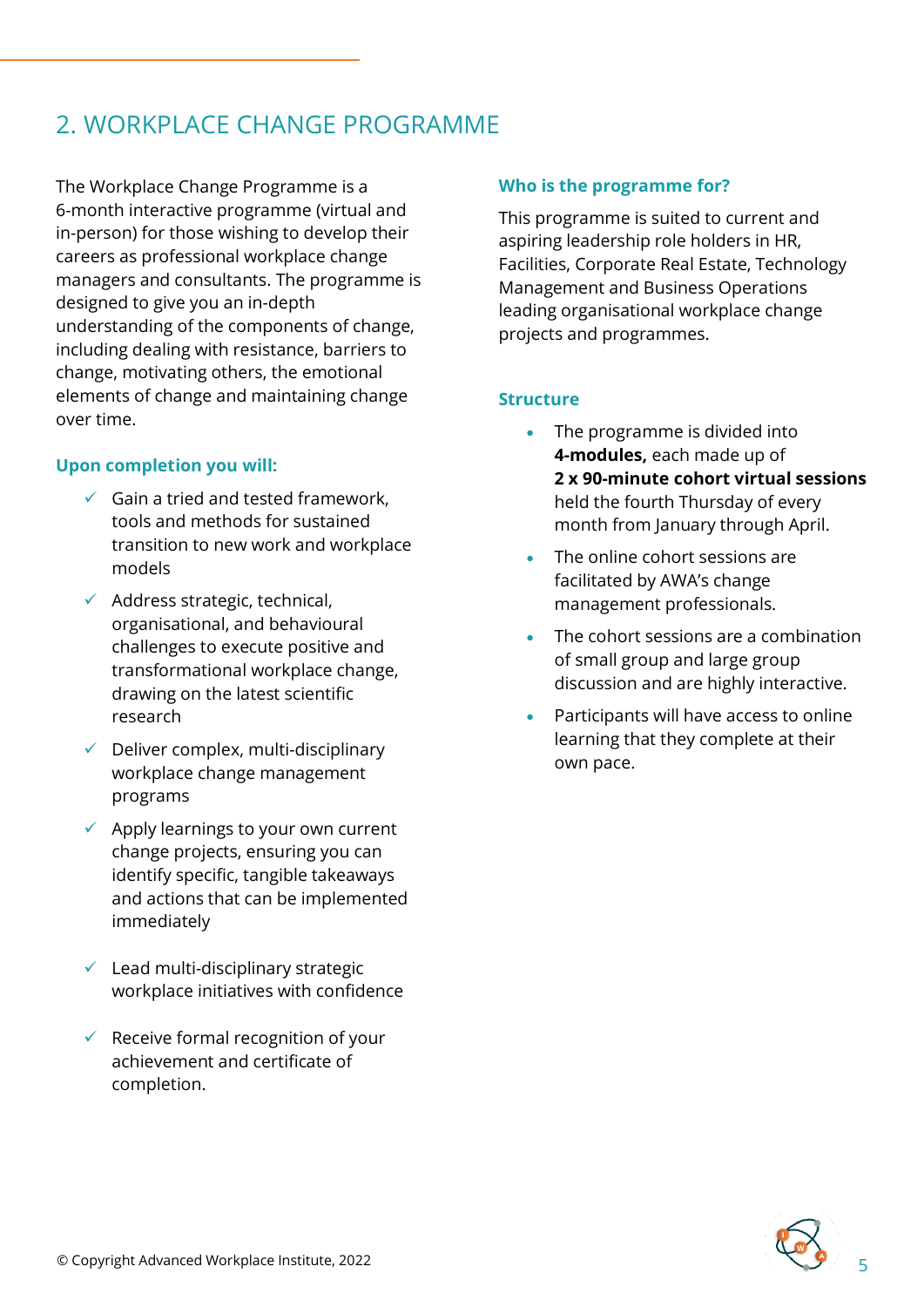#### **Course overview**

| <b>Module / Workshop</b> | <b>Session Topic</b>                         |
|--------------------------|----------------------------------------------|
| <b>MODULE 1</b>          | Change Management Fundamentals               |
| <b>MODULE 2</b>          | Workplace & Multi-dimensional Complex Change |
|                          | <b>COHORT SESSION ONE (2 hours)</b>          |
| <b>MODULE 3</b>          | Building the Case for Change                 |
| <b>MODULE 4</b>          | Organising for Change                        |
|                          | <b>COHORT SESSION TWO (2 hours)</b>          |
| <b>MODULE 5</b>          | Developing a Workplace Change Programme      |
| <b>MODULE 6</b>          | Delivering the Change                        |
|                          | <b>COHORT SESSION THREE (2 hours)</b>        |
| <b>MODULE 7</b>          | Maintaining the Change                       |
| <b>MODULE 8</b>          | Change Management Consultant Conduct         |
|                          | <b>COHORT SESSION FOUR (2 hours)</b>         |

### **Course fees (£GBP): £2,500 / \$3,500**

*AWI members to receive free and discounted places as part of their membership. Please refer to the AWI Membership Brochure or speak with your membership manager at the AWI.*

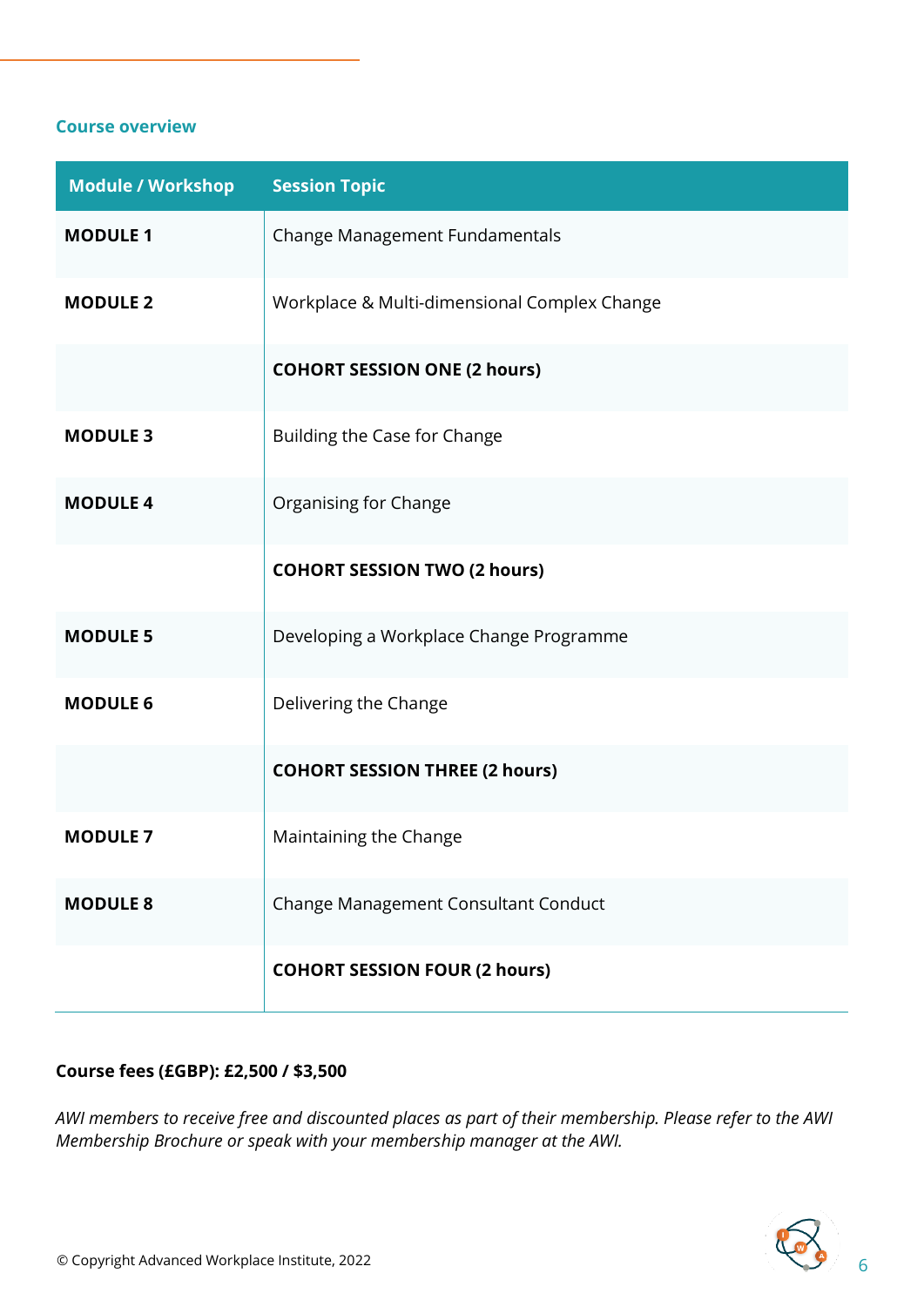## REGISTER YOUR INTEREST

**To register your interest in becoming a member of the AWI, or to sign up to one of our Courses, please complete the online booking form [here.](https://www.advanced-workplace.com/awa/services/advanced-workplace-institute/)**

## KEY CONTACTS



**Andrew Mawson** Managing Director, AWA & AWI [amawson@advanced](mailto:amawson@advanced-workplace.com)[workplace.com](mailto:amawson@advanced-workplace.com)



**Brad Taylor** Director of Consulting & the AWI [btaylor@advanced](mailto:btaylor@advanced-workplace.com)[workplace.com](mailto:btaylor@advanced-workplace.com)



**Paul Adams** Senior Associate, AWA [padams@advanced](mailto:padams@advanced-workplace.com)[workplace.com](mailto:padams@advanced-workplace.com)



**David Smalley** Senior Associate, AWA [dsmalley@advanced](mailto:dsmalley@advanced-workplace.com)[workplace.com](mailto:dsmalley@advanced-workplace.com)



**Phillipa Hale** Senior Associate, AWA [phale@advanced](mailto:phale@advanced-workplace.com)[workplace.com](mailto:phale@advanced-workplace.com)



**Partha Sarma** Senior Associate, AWA [psarma@advanced](mailto:psarma@advanced-workplace.com)[workplace.com](mailto:psarma@advanced-workplace.com)